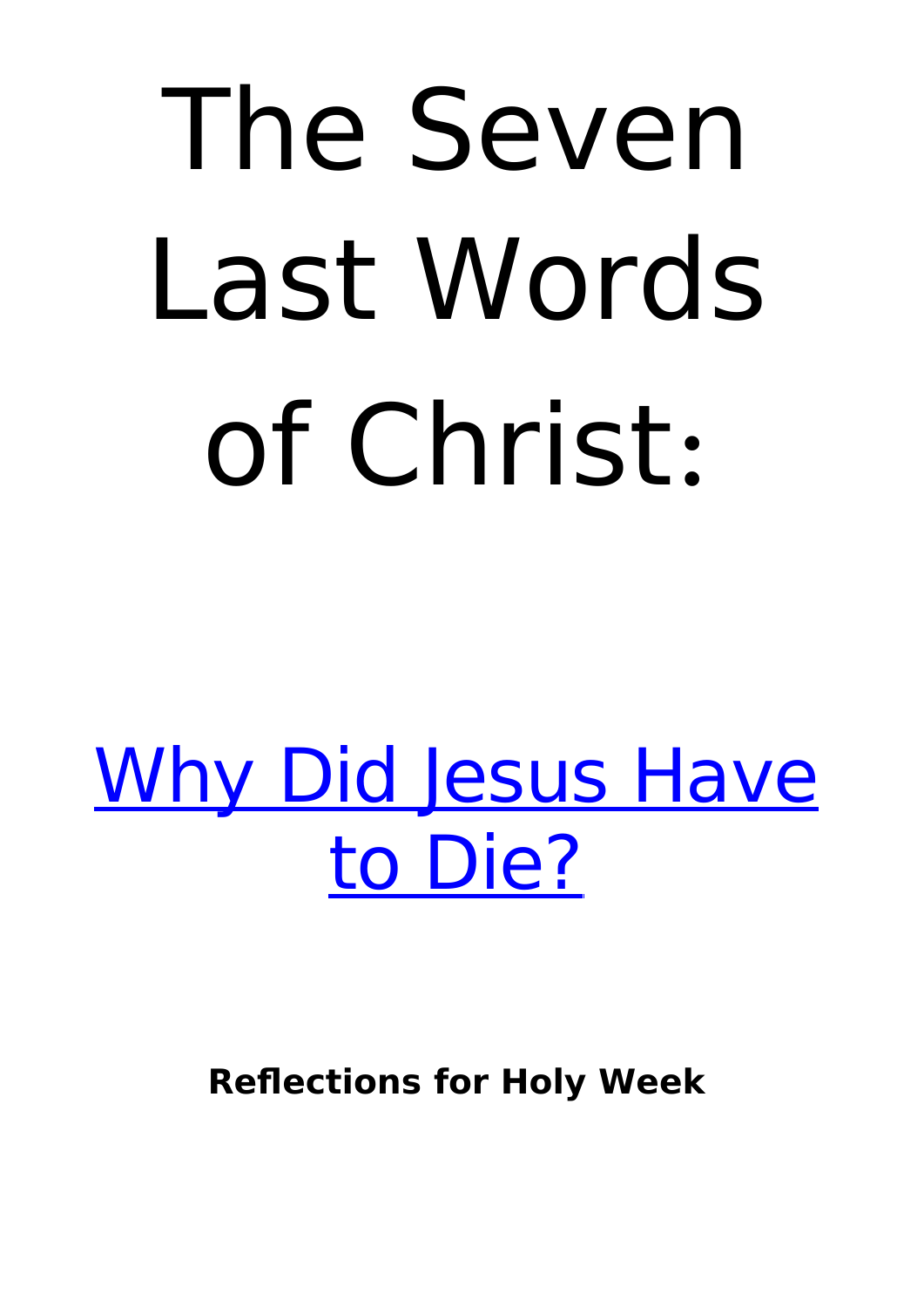# **The First Word**

"Father, forgive them, for they don't know what they're doing." (Luke 23:34)



#### **Reflection**

It makes sense that the first word of Jesus from the cross is a word of forgiveness. That's the point of the cross, after all. Jesus is dying so that we might be forgiven for our sins, so that we might be reconciled to God for eternity.

But the forgiveness of God through Christ doesn't come only to those who don't know what they are doing when they sin. In the mercy of God, we receive his forgiveness even when we do what we know to be wrong. God chooses to wipe away our sins, not because we have some convenient excuse, and not because we have tried hard to make up for them, but because he is a God of amazing grace, with mercies that are new every morning.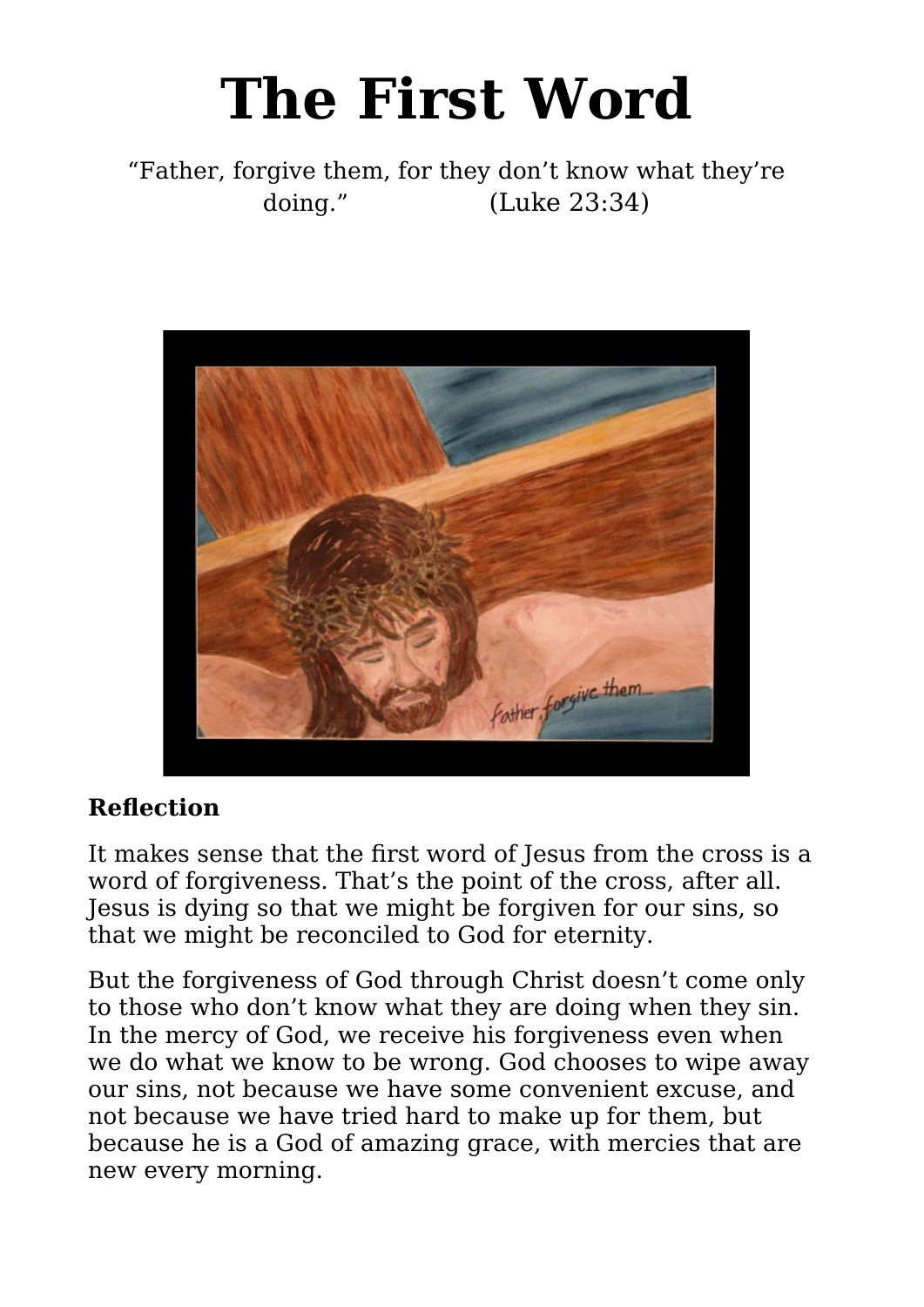As we read the words, "Father, forgive them," may we understand that we too are forgiven through Christ. As John writes in his first letter, "But if we confess our sins to him, he is faithful and just to forgive us our sins and to cleanse us from all wickedness" (1 John 1:9). Because Christ died on the cross for us, we are cleansed from all wickedness, from every last sin. We are united with God the Father as his beloved children. We are free to approach his throne of grace with our needs and concerns. God "has removed our sins as far from us as the east is from the west" (Ps 103:13). What great news!

#### **Questions for Reflection**

Do you really believe God has forgiven your sins? Do you take time on a regular basis to confess your sins so that you might enjoy the freedom of forgiveness? Do you need to experience God's forgiveness in a fresh way today?

#### **Prayer**

Gracious Lord Jesus, it's easy for me to speak of your forgiveness, even to ask for it and to thank you for it. But do I really believe I'm forgiven? Do I experience the freedom that comes from the assurance that you have cleansed me from my sins? Or do I live as if I'm "semi-forgiven"? Even though I've put my faith in you and confessed my sins, do I live as sin still has power over me? Do I try to prove myself to you, as if I might be able to earn more forgiveness?

Dear Lord, though I believe at one level that you have forgiven me, this amazing truth needs to penetrate my heart in new ways. Help me to know with fresh conviction that I am fully and finally forgiven, not because of anything I have done, but because of what you have done for me.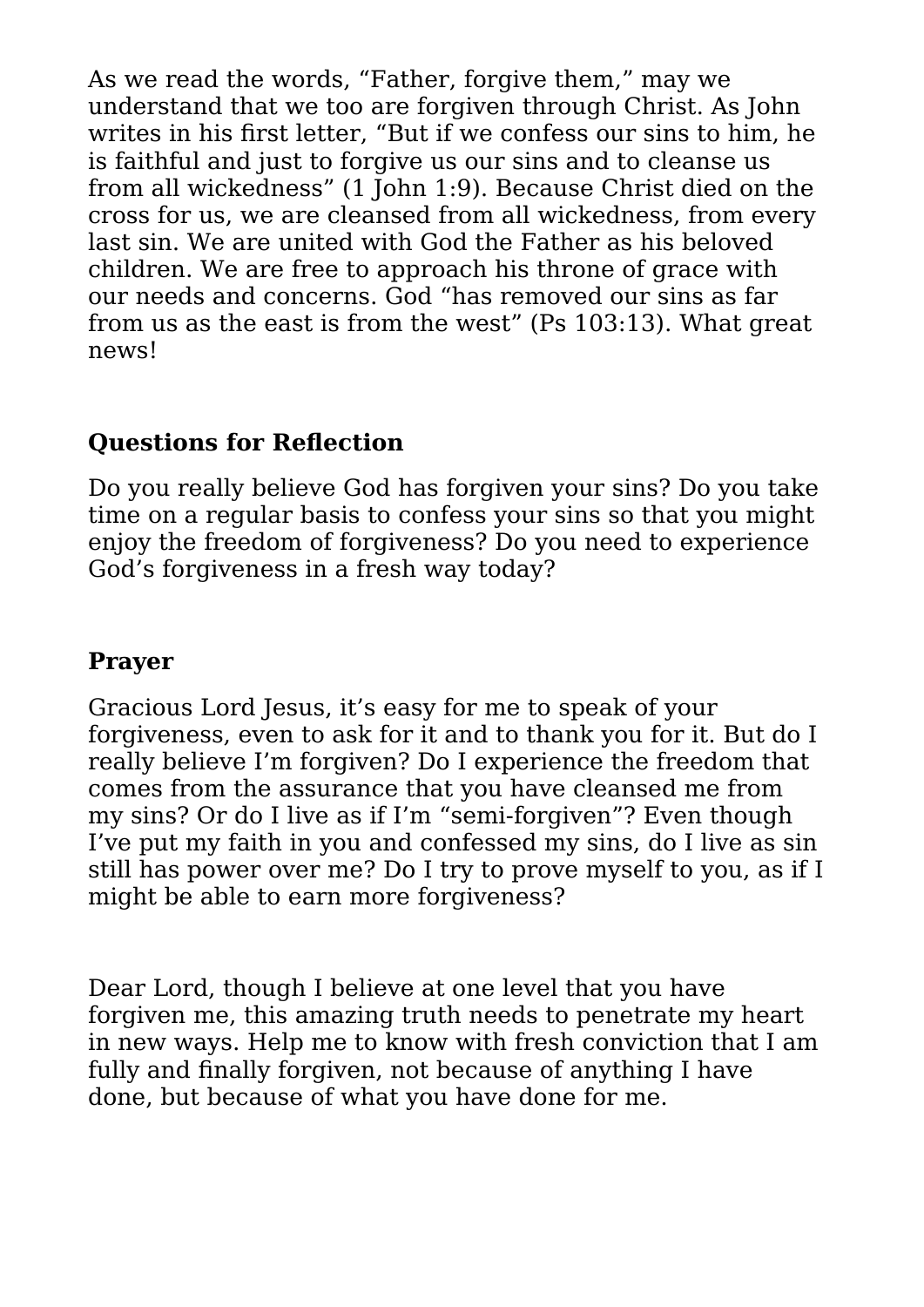May I live today as a forgiven person, opening my heart to you, choosing not to sin because the power of sin has been broken by your salvation.

All praise be to you, Lord Jesus, for your matchless forgiveness! Amen.

## **The Second Word**

#### "I assure you, today you will be with me in paradise." (Luke 23:43)

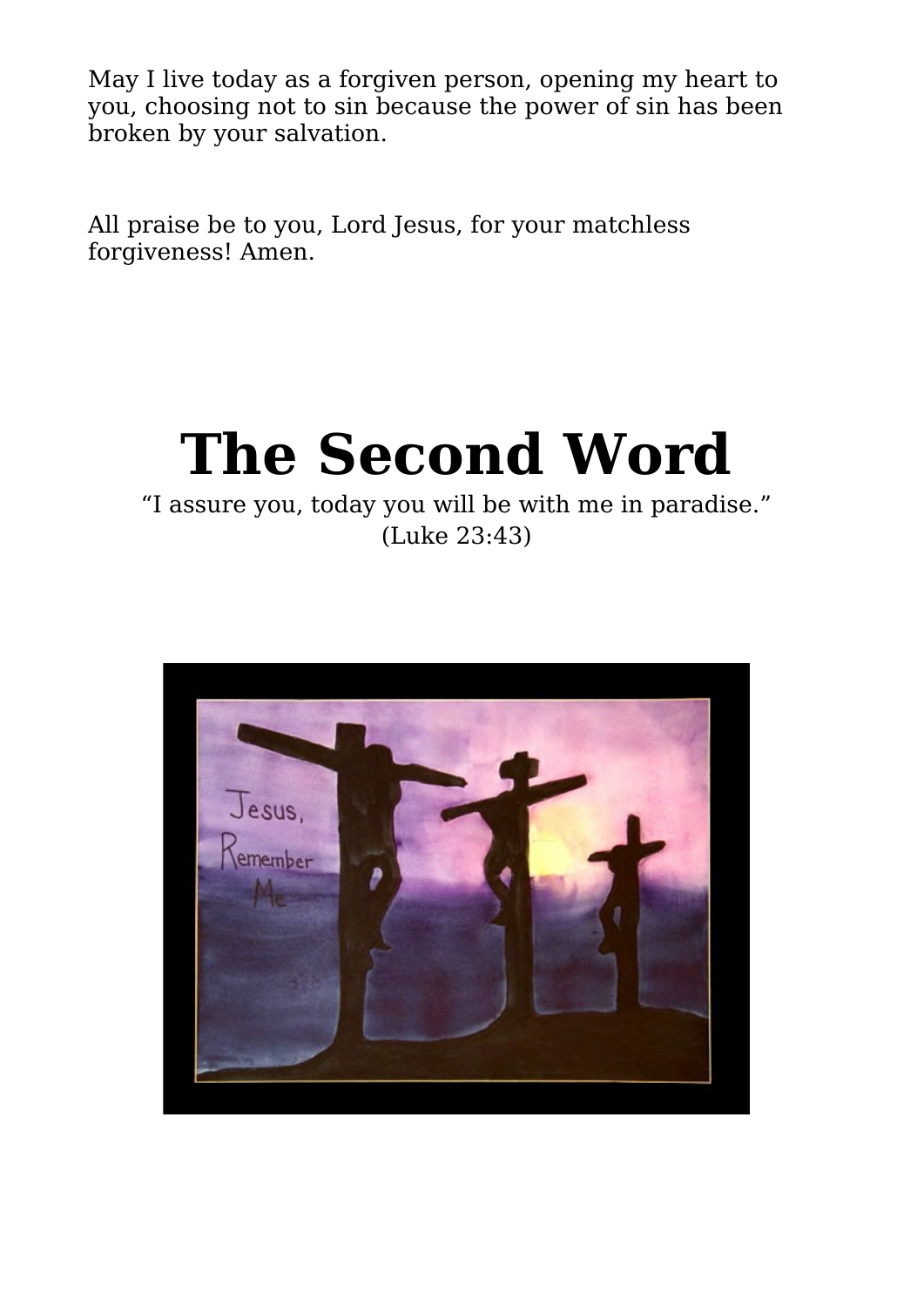#### **Reflection**

As Jesus hung on the cross, he was mocked by the leaders and the soldiers. One of the criminals being crucified with him added his own measure of scorn. But the other crucified criminal sensed that Jesus was being treated unjustly. After speaking up for Jesus, he cried out, "Jesus, remember me when you come into your kingdom" (v. 42).

Jesus responded to this criminal, "I assure you, today you will be with me in paradise" (v. 43). The word *paradise*, from the Greek word *paradeisos*, which meant "garden," was used in the Greek Old Testament as a word for the Garden of Eden. In Judaism of the time of Jesus it was associated with heaven. and also with the future when God would restore all things to the perfection of the Garden. Paradise was sometimes thought to be the place where righteous people went after death. This seems to be the way Jesus uses *paradise* in this passage.

Thus we have encountered one of the most astounding and encouraging verses in all of Scripture. Jesus promised that the criminal would be with him in paradise. Yet the text of Luke gives us no reason to believe this man had been a follower of Jesus, or even a believer in him in any welldeveloped sense. He might have felt sorry for his sins, but he did not obviously repent. Rather, the criminal's cry to be remembered seems more like a desperate, last-gasp effort.

Though we should make every effort to have right theology, and though we should live our lives each day as disciples of Jesus, in the end, our relationship with him comes down to simple trust. "Jesus, remember me," we cry. And Jesus, embodying the mercy of God, says to us, "You will be with me in paradise." We are welcome there not because we have right theology, and not because we are living rightly, but because God is merciful and we have put our trust in Jesus.

#### **Questions for Reflection**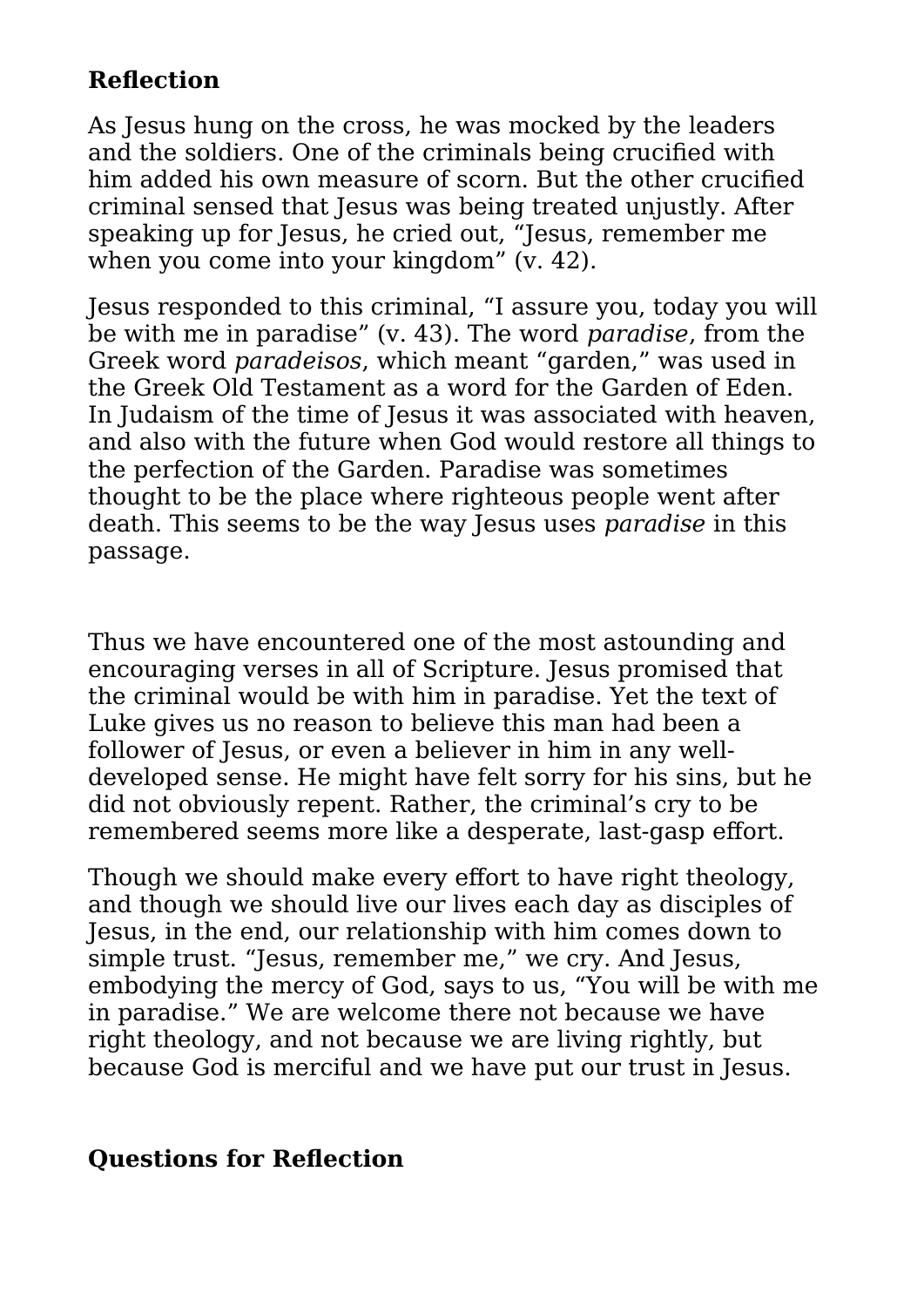Have you staked your life on Jesus? Have you put your ultimate trust in him? Do you know that, when your time comes, you will be with him in paradise?

#### **Prayer**

Dear Lord Jesus, how I wonder at your grace and mercy! When we cry out to you, you hear us. When we ask you to remember us when you come into your kingdom, you offer the promise of paradise. Your mercy, dear Lord, exceeds anything we might imagine. It embraces us, encourages us, heals us.

O Lord, though my situation is so different from the criminal who cried out to you, I am nevertheless quite like him. Today I live, trusting you and you alone. My life, but now and in the world to come, is in your hands. And so I pray:

Jesus, remember me when you come into your kingdom! Jesus, remember me today as I seek to live within your kingdom! Amen.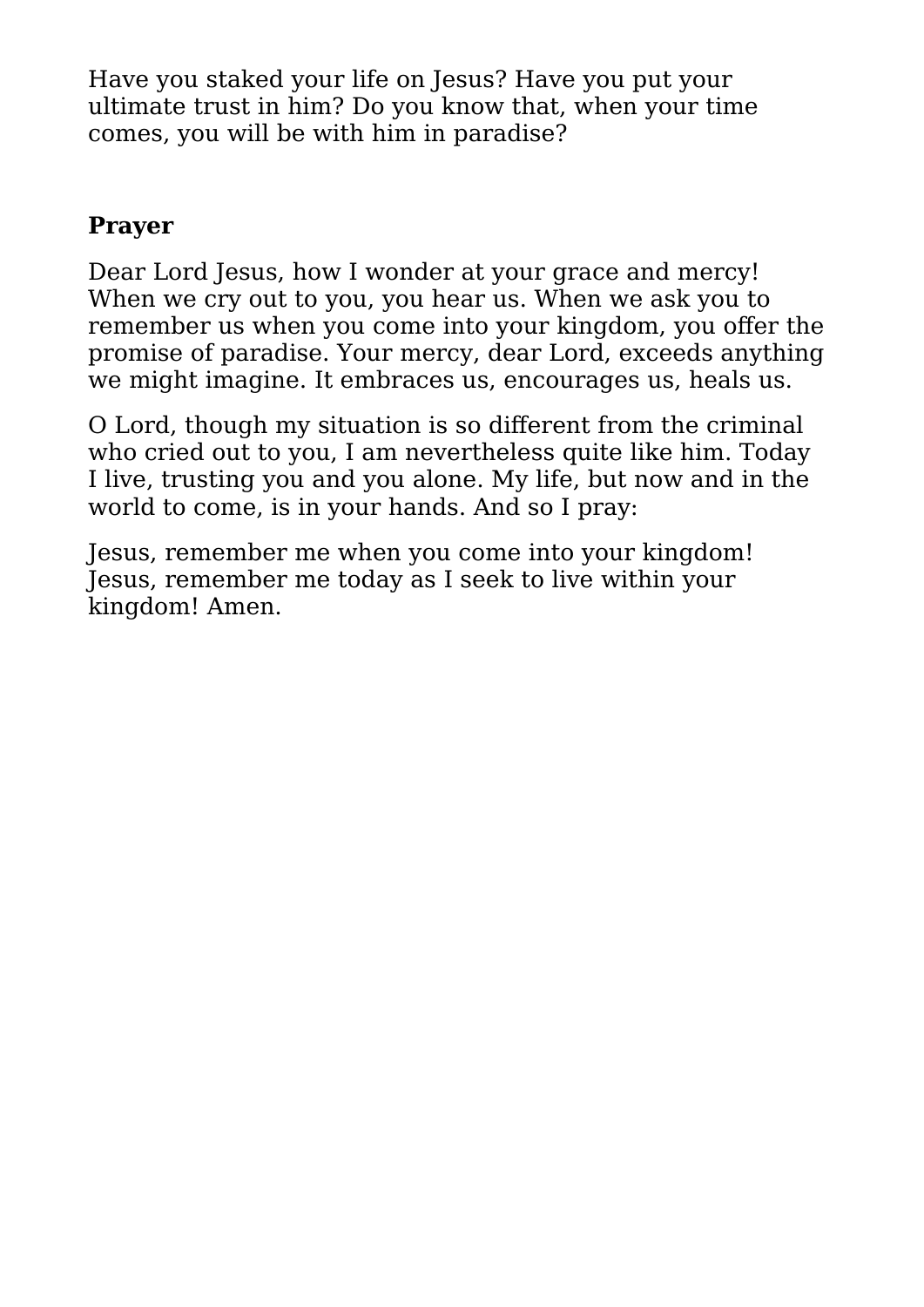### The Third Word **"Dear woman, here is your son." (John 19:26)**



#### **Reflection**

As Jesus was dying, his mother was among those who had remained with him. Most of the male disciples had fled, with the exception of one whom the Fourth Gospel calls "the disciple he loved." We can't be exactly sure of the identity of this beloved disciple, though many interpreters believe he is John, who is also the one behind the writing of this Gospel.

No matter who the beloved disciple was, it's clear that Jesus was forging a relationship between this disciple and his mother, one in which the disciple would take care of Mary financially and in other ways. Jesus wanted to make sure she would be in good hands after his death.

The presence of Mary at the cross adds both humanity and horror to the scene. We are reminded that Jesus was a real human being, a man who had once been a boy who had once been carried in the womb of his mother. Even as he was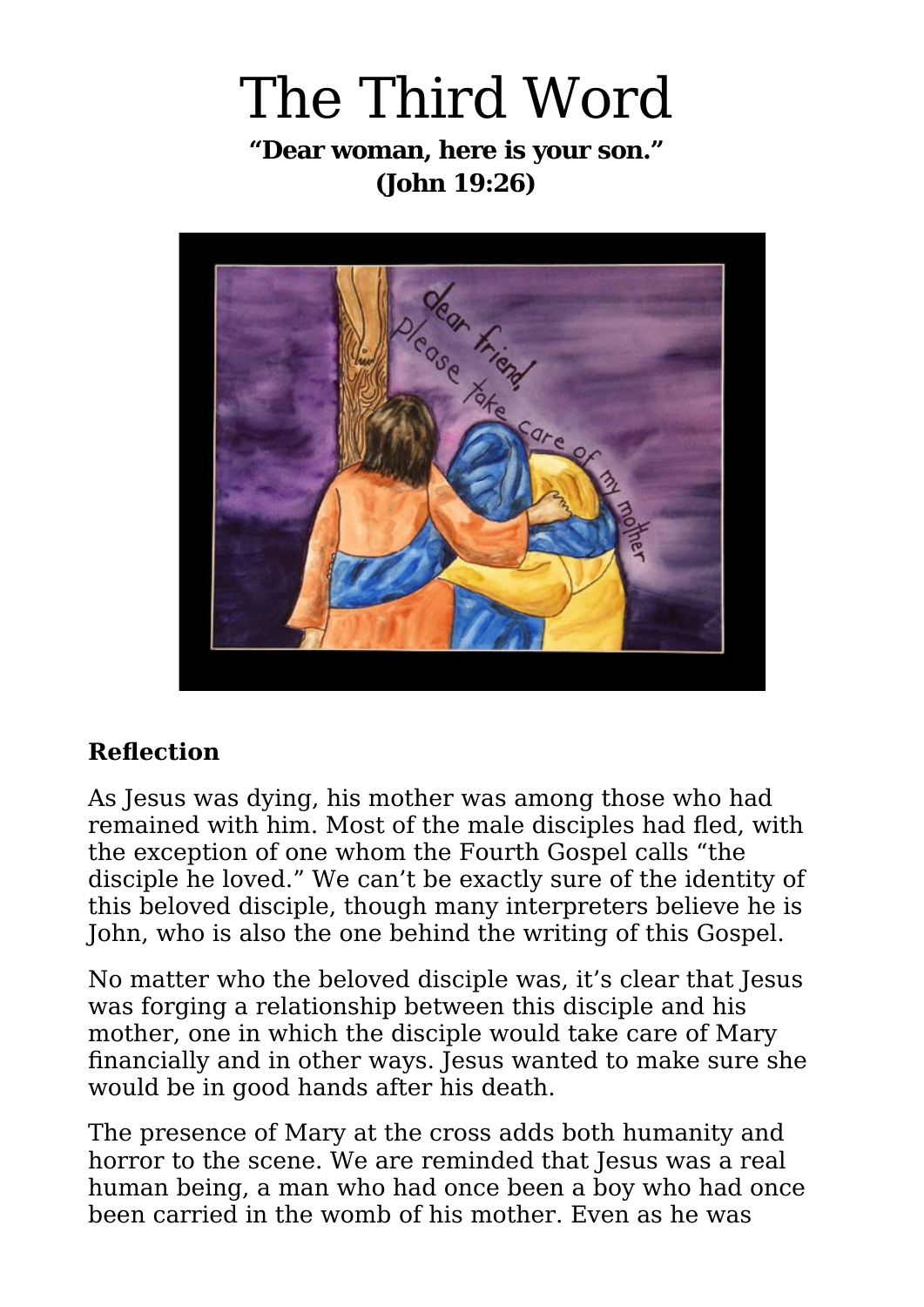dying on the cross as the Saviour of the world, Jesus was also a son, a role he didn't neglect in his last moments.

When we think of the crucifixion of Jesus from the perspective of his mother, our horror increases dramatically. The death of a child is one of the most painful of all parental experiences. To watch one's beloved child experience the extreme torture of crucifixion must have been unimaginably terrible. We're reminded of the prophecy of Simeon shortly after Jesus' birth, when he said to Mary: "And a sword will pierce your very soul" (Luke 2:35).

This scene helps us not to glorify or spiritualize the crucifixion of Jesus. He was a real man, true flesh and blood, a son of a mother, dying with unbearable agony. His suffering was altogether real, and he took it on for you and for me.

#### **Questions for Reflection**

What does Mary's presence at the cross evoke in you? Why do you think was it necessary for Jesus to suffer physical pain as he died?

#### **Prayer**

Lord Jesus, the presence of your mother at the cross engages my heart. You are no longer only the Saviour dying for the sins of the world. You are also a fully human man, a son with a mother.

O Lord, how can I begin to thank you for what you suffered? My words fall short. My thoughts seem superficial and vague. Nevertheless, I offer my sincere gratitude for your suffering. Thank you for bearing my sin on the cross. I give you my praise, my love, my heart . . . all that I am, because you have given me all that you are.

All praise be to you, Lord Jesus, fully God and fully human, Saviour of the world . . . my Saviour! Amen.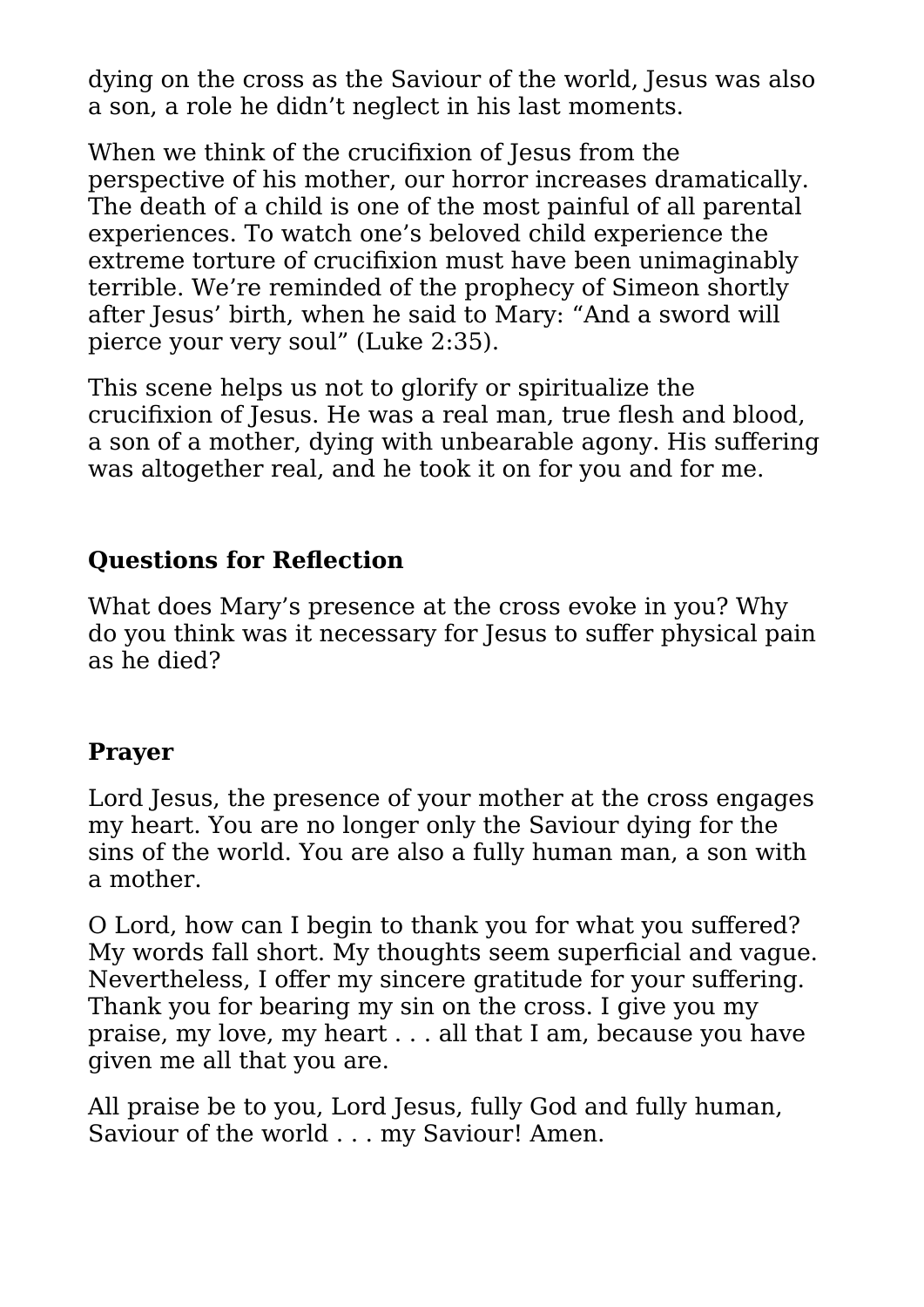## The Fourth Word

**"My God, my God, why have you abandoned me?" (Mark 15:34)**



#### **Reflection**

As Jesus was dying on the cross, he echoed the beginning of Psalm 22, which reads:

My God, my God, why have you abandoned me? Why are you so far away when I groan for help? Every day I call to you, my God, but you do not answer. Every night you hear my voice, but I find no relief. (vv. 1-2) In the words of the psalmist Jesus found a way to express the cry of his heart: Why had God abandoned him? Why did his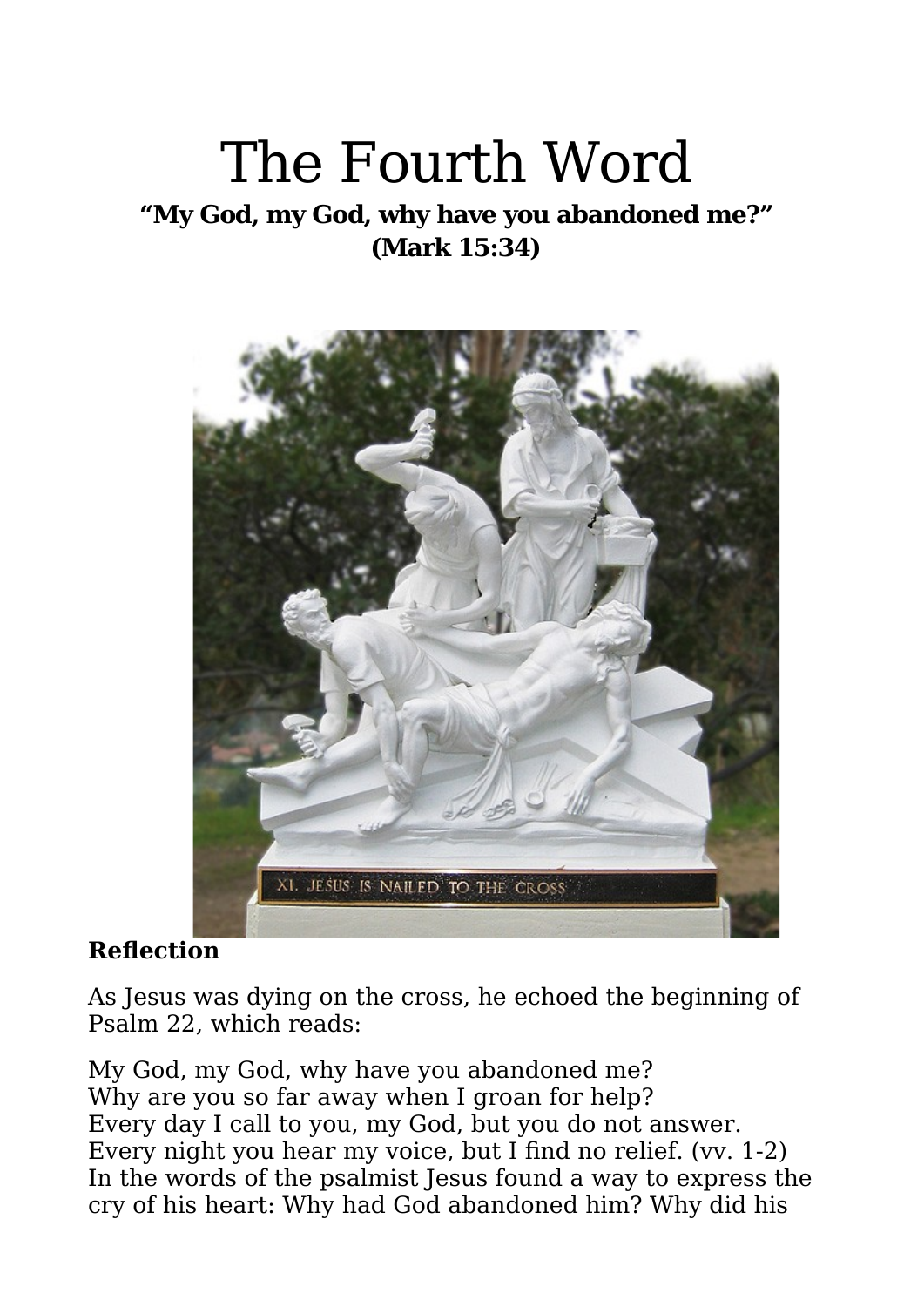Father turn his back on Jesus in his moment of greatest agony?

This side of heaven, we will never fully know what Jesus was experiencing in this moment. Was he asking this question because, in the mystery of his incarnational suffering, he didn't know why God had abandoned him? Or was his cry not so much a question as an expression of profound agony? Or was it both?

What we do know is that Jesus entered into the Hell of separation from God. The Father abandoned him because Jesus took upon himself the penalty for our sins. In that excruciating moment, he experienced something far more horrible than physical pain. The beloved Son of God knew what it was like to be rejected by the Father. As we read in 2 Corinthians 5:21, "God made him who had no sin to be sin for us, so that in him we might become the righteousness of God" (NIV).

I can write these words. I can say, truly, that the Father abandoned the Son for our sake, for the salvation of the world. But can I really grasp the mystery and the majesty of this truth? Hardly. As Martin Luther once said, "God forsaking God. Who can understand it?" Yet even my miniscule grasp of this reality calls me to confession, to humility, to worship, to adoration.

#### **Questions for Reflection**

Have you taken time to consider that Jesus was abandoned by the Father so that you might not be? What does this "word" from the cross mean to you?

#### **Prayer**

O Lord Jesus, though I will never fully grasp the wonder and horror of your abandonment by the Father, every time I read this "word," I am overwhelmed with gratitude. How can I ever thank you for what you suffered for me? What can I do but to offer myself to you in gratitude and praise? Thank you, dear Lord, for what you suffered. Thank you for taking my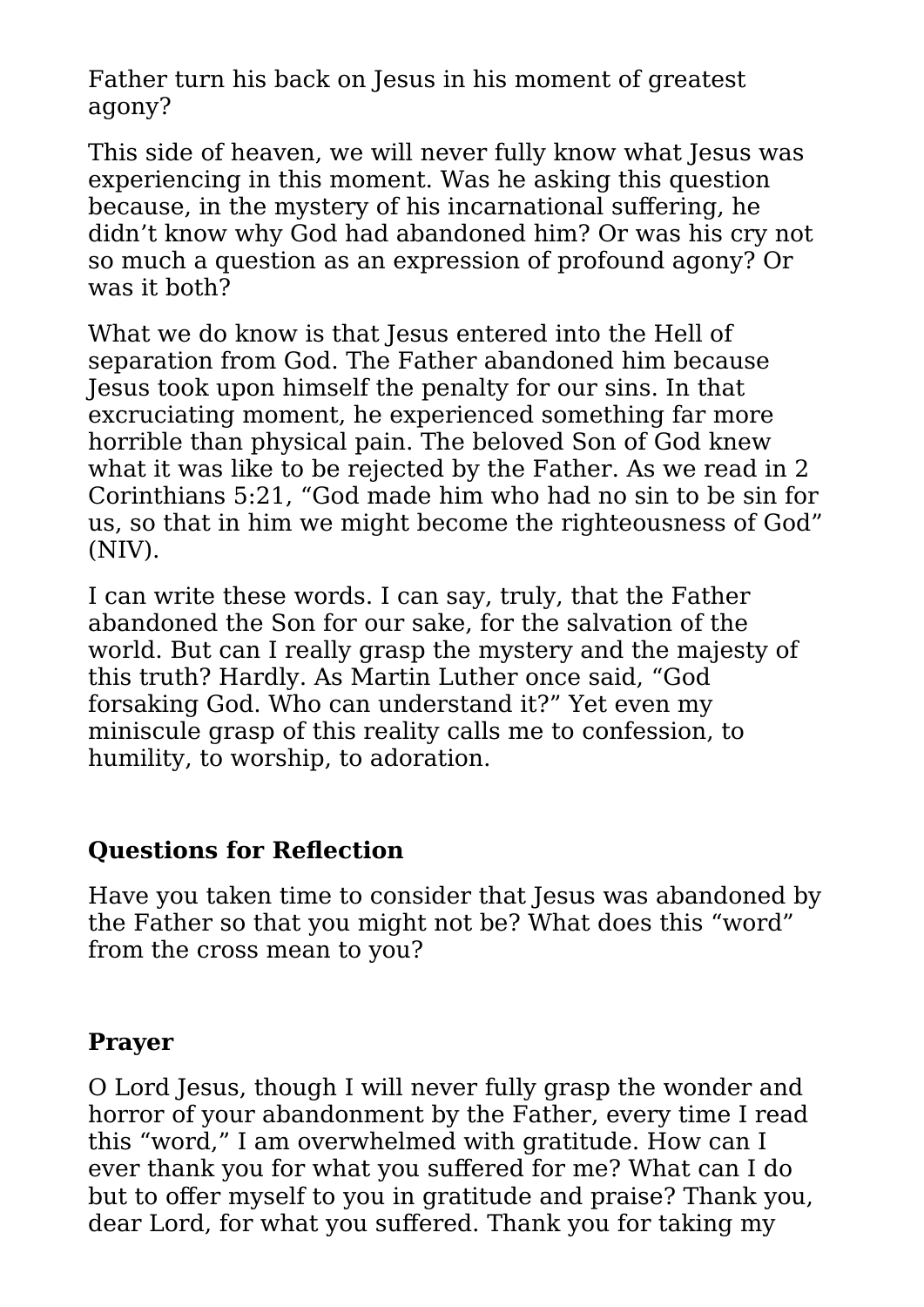place. Thank you for being forsaken by the Father so that I might never be.

When I survey the wondrous cross, On which the Prince of glory died, My richest gain I count but loss, And pour contempt on all my pride.

Forbid it, Lord, that I should boast, Save in the death of Christ my God; All the vain things that charm me most, I sacrifice them to his blood.

See, from his head, his hands, his feet, Sorrow and love flow mingled down; Did e'er such love and sorrow meet, Or thorns compose so rich a crown.

Were the whole realm of nature mine, That were a present far too small; Love so amazing, so divine, Demands my soul, my life, my all.

"When I Survey the Wondrous Cross" by Isaac Watts (1707)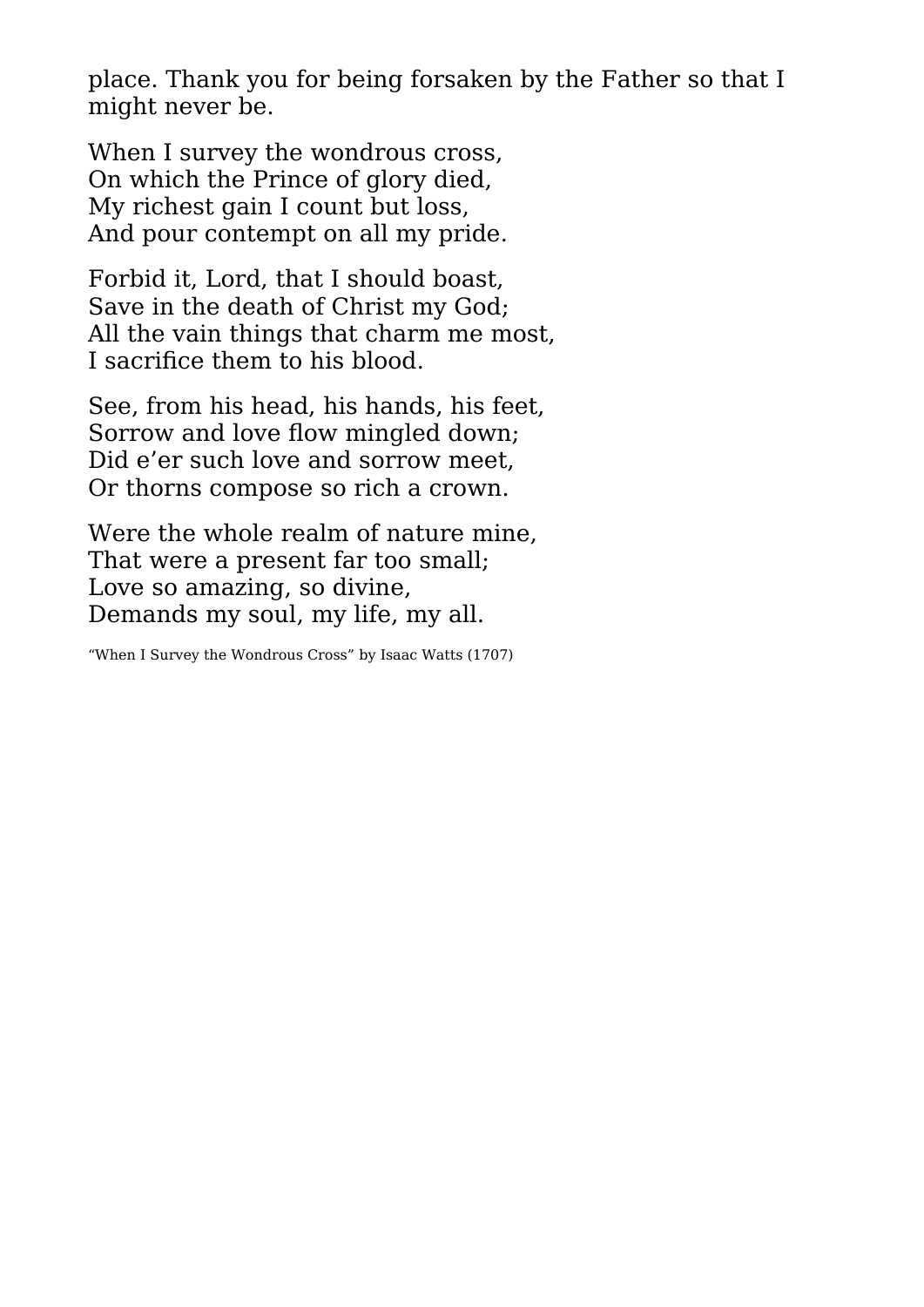## **The Fifth Word** "I am thirsty."

(John 19:28)



#### **Reflection**

No doubt Jesus experienced extreme thirst while being crucified. He would have lost a substantial quantity of bodily fluid, both blood and sweat, through what he had endured even prior to crucifixion. Thus his statement, "I am thirsty" was, on the most obvious level, a request for something to drink. In response the soldiers gave Jesus "sour wine" (v. 29), a cheap beverage common among lower class people in the time of Jesus.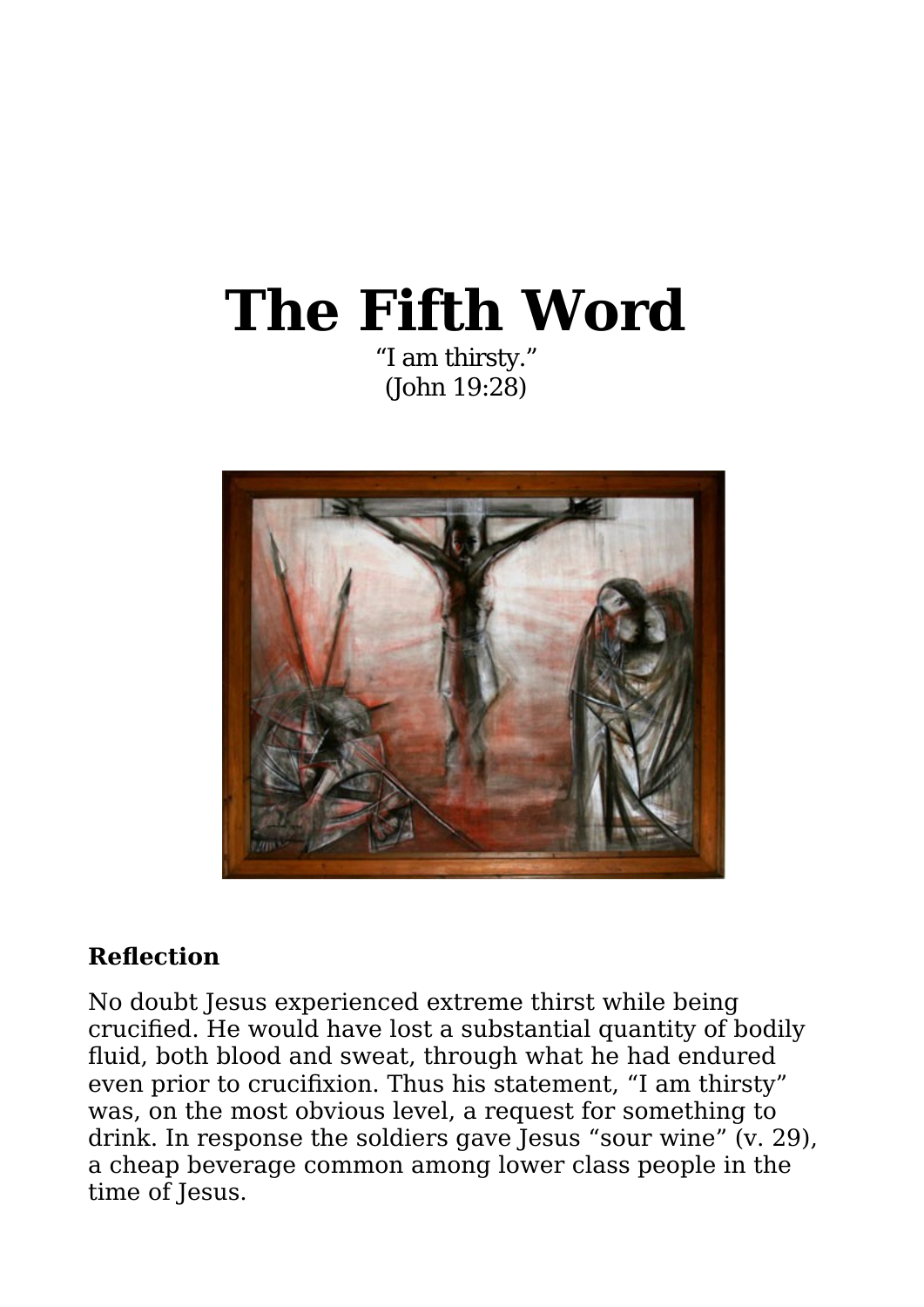John notes that Jesus said "I am thirsty," not only as a statement of physical reality, but also in order to fulfil the Scripture. Though there is no specific reference in the text of the Gospel, it's likely that John was thinking of Psalm 69, which includes this passage:

Their insults have broken my heart, and I am in despair. If only one person would show some pity; if only one would turn and comfort me. But instead, they give me poison for food; they offer me sour wine for my thirst. (vv. 20-21) As he suffered, Jesus embodied the pain of the people of Israel, that which had been captured in the Psalms. Jesus was suffering for the sin of Israel, even as he was taking upon himself the sin of the world.

As I reflect on Jesus' statement, "I am thirsty," I keep thinking of my own thirst. It's nothing like that of Jesus. Rather, I am thirsty for him. My soul yearns for the living water that Jesus supplies (John 4:10: 7:38-39). I rejoice in the fact that he suffered physical thirst on the cross – and so much more – so that my thirst for the water of life might be quenched.

#### **Questions for Reflection**

How do you respond to Jesus' statement "I am thirsty"? What does this statement suggest to you about Jesus? About yourself?

#### **Prayer**

O Lord, once again I thank you for what you suffered on the cross. Besides extraordinary pain, you also experienced extreme thirst. All of this was part and parcel of your taking on our humanity so that you might take away our sin.

Dear Lord, in your words "I am thirsty" I hear the cry of my own heart. I too am thirsty, Lord, not for physical drink. I don't need sour wine. Rather, I need the new wine of your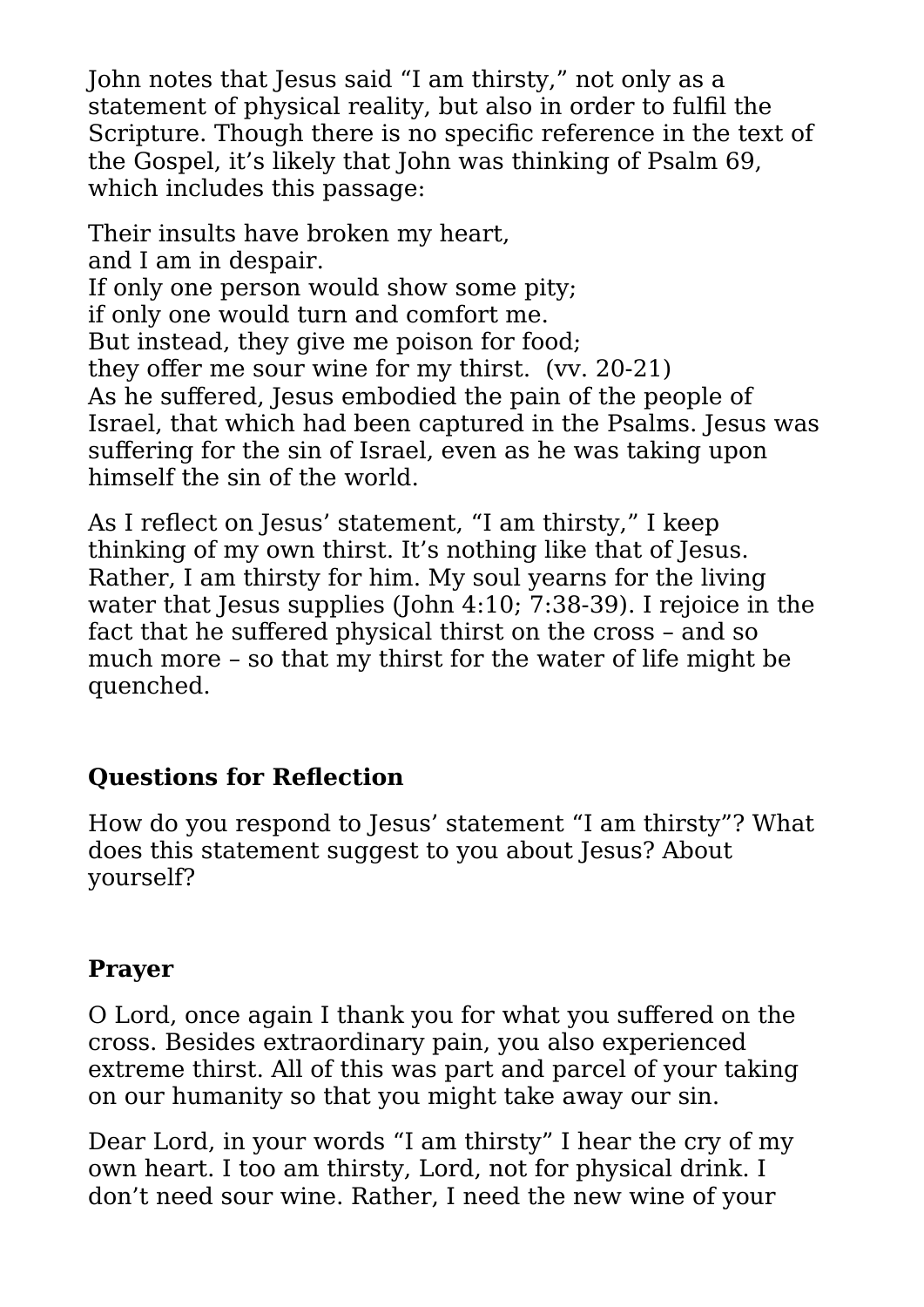kingdom to flood my soul. I need to be refreshed by your living water. I yearn for your Spirit to fill me once again.

I am thirsty, Lord, for you. Amen.

# **The Sixth Word**

"It is finished!" (John 19:30)

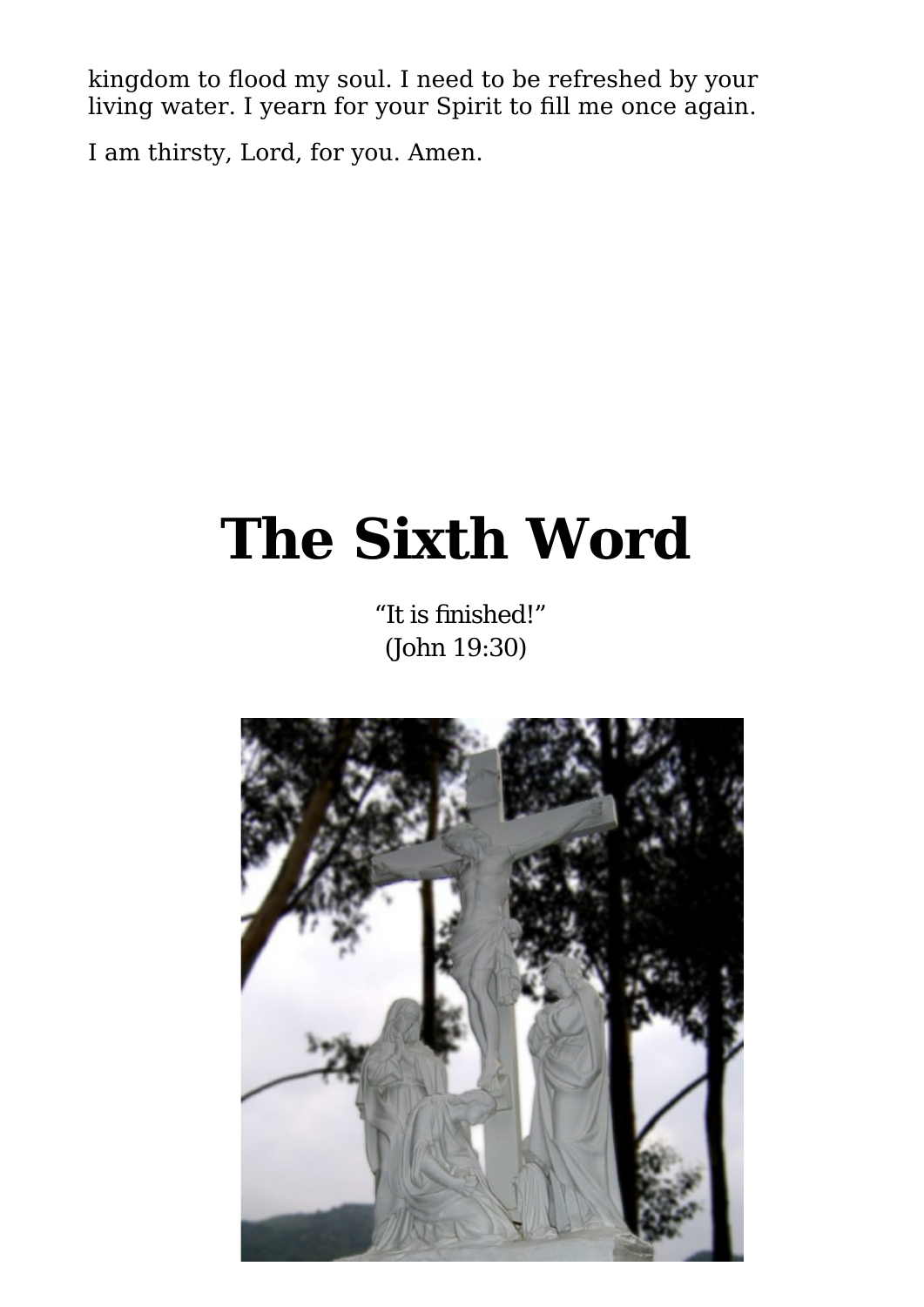#### **Reflection**

I never saw a more difficult film to watch than Mel Gibson's *The Passion of the Christ*. For most of that movie I wanted to avert my eyes. It was horrible to watch even a cinematic version of a crucifixion. And it was beyond comprehension to think that this actually happened to somebody, and not just anybody, but my Lord and Saviour. I had studied the crucifixion before, and knew in my head what Jesus experienced. But seeing a visual presentation of his suffering was almost more than I could bear. When *The Passion of the Christ* was over, I felt palpable relief. Thank goodness it was finished.

When Jesus said "It is finished," surely he was expressing relief that his suffering was over. "It is finished" meant, in part, "This is finally done!" But the Greek verb translated as "It is finished" (*tetelestai*) means more than just this. Eugene Peterson captures the full sense of the verb in *The Message*: "It's done . . . complete." Jesus had accomplished his mission. He had announced and inaugurated the kingdom of God. He had revealed the love and grace of God. And he had embodied that love and grace by dying for the sin of the world, thus opening up the way for all to live under the reign of God.

Because Jesus finished his work of salvation, you and I don't need to add to it. In fact, we can't. He accomplished what we never could, taking our sin upon himself and giving us his life in return. Jesus finished that for which he had been sent, and we are the beneficiaries of his unique effort. Because of what he finished, you and I are never "finished." We have hope for this life and for the next. We know that nothing can separate us from God's love. One day what God has begun in us will also be finished, by his grace. Until that day, we live in the confidence of Jesus' cry of victory: "It is finished!"

#### **Questions for Reflection**

Do you live as if Jesus finished the work of salvation? To you have confidence that God will finish that which he has begun in you?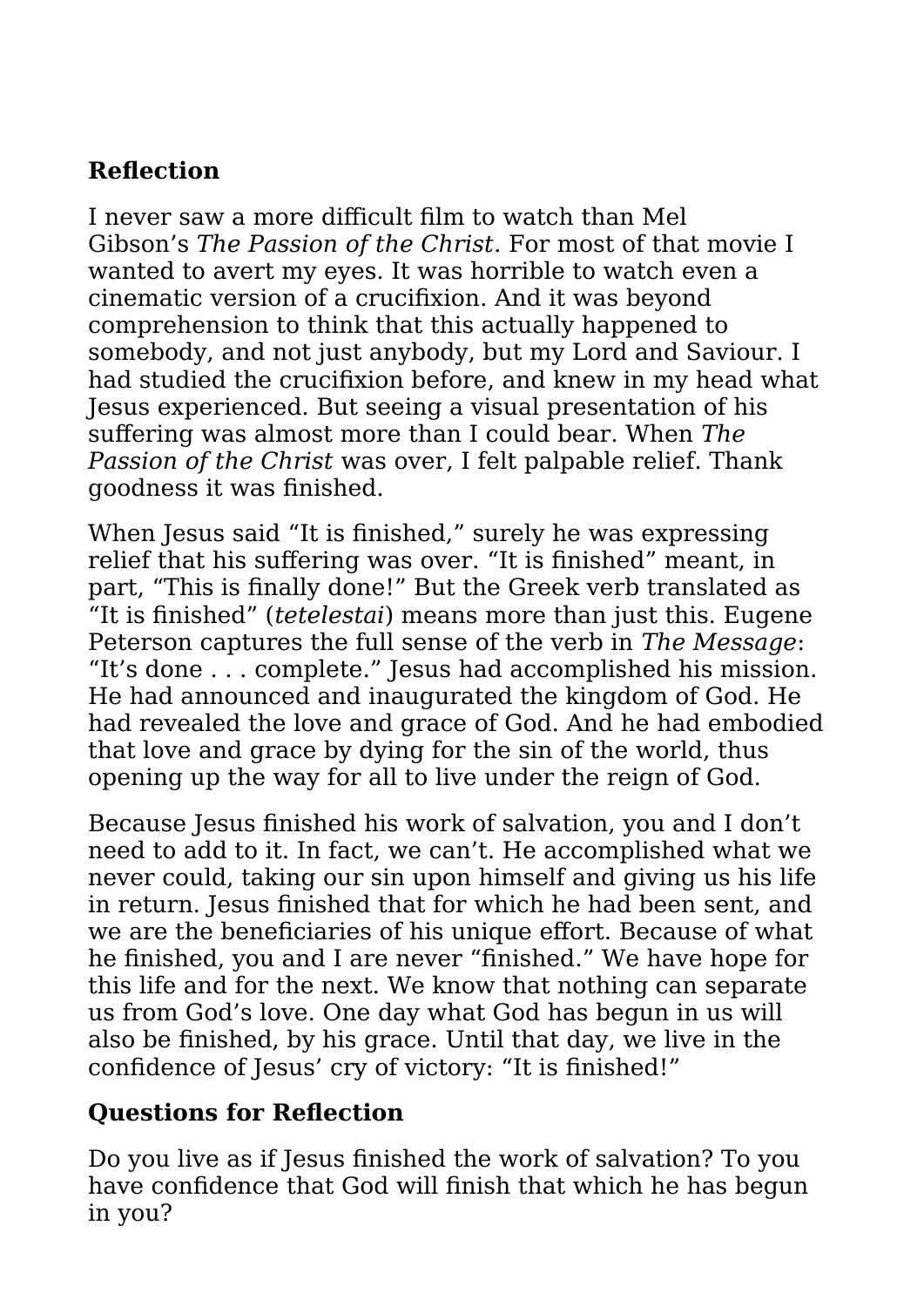#### **Prayer**

How can I ever find words to express my gratitude to you, dear Lord Jesus? You did it. You finished that for which you had been sent, faithful in life, faithful in death. You accomplished that which no other person could do, taking the sin of the world upon your sinless shoulders . . . taking my sin so that I might receive your forgiveness and new life.

All praise be to you, gracious Lord, for finishing the work of salvation. All praise be to you, dear Jesus, for saving me! Alleluia! Amen.



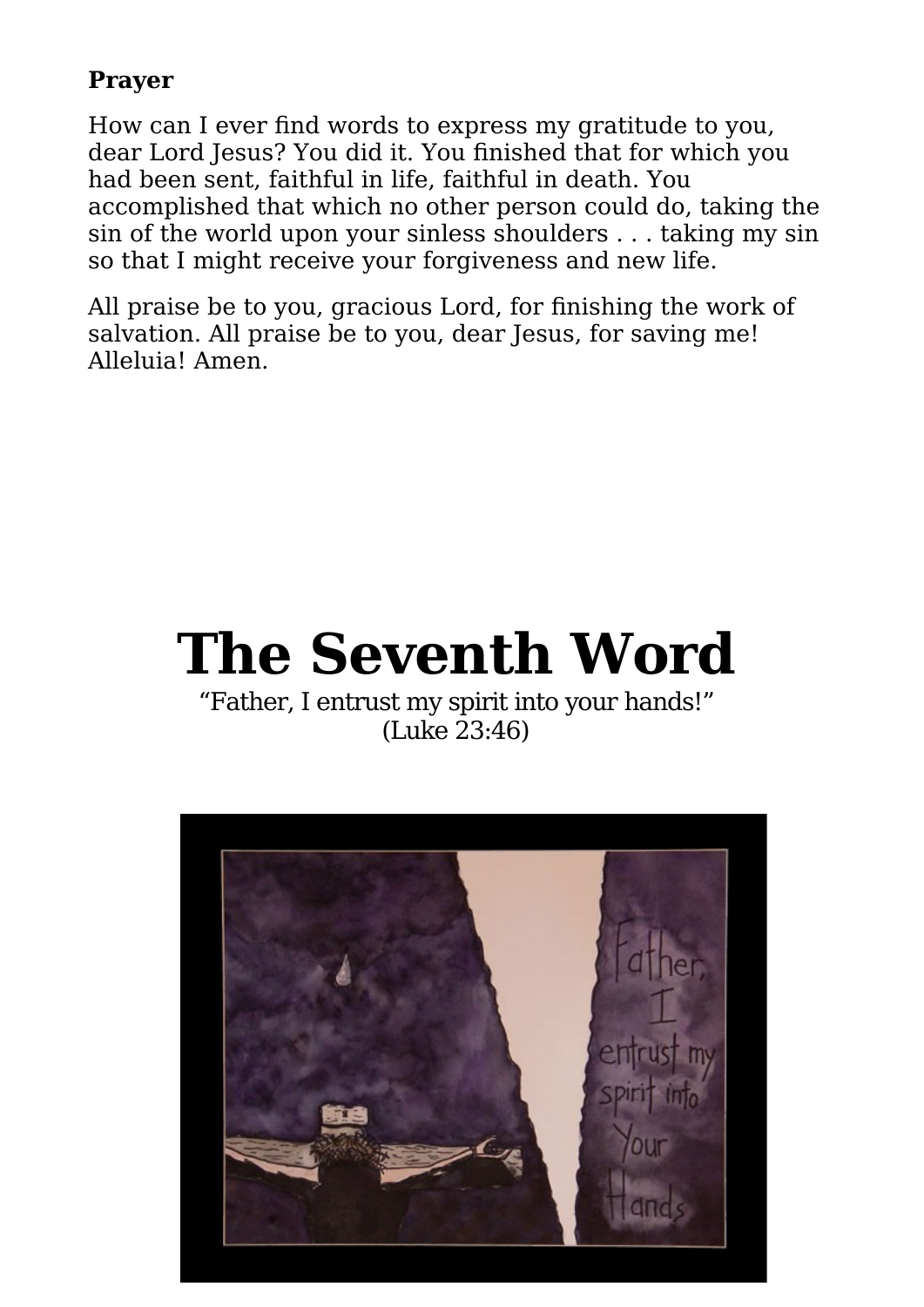#### **Reflection**

Two of the last seven "words" of Jesus were quotations from the Psalms. Earlier Jesus had Psalm 22, "My God, my God, why have you abandoned me?" to express his anguish. Later he borrowed from Psalm 31, which comes to us from Luke as "Father, I entrust my spirit into your hands."

On an obvious level, Jesus was putting his post mortem future in the hands of his Heavenly Father. It was as if he was saying, "Whatever happens to me after I die is your responsibility, Father."

But when we look carefully at the Psalm Jesus quoted, we see more than what at first meets our eyes. Psalm 31 begins with a cry for divine help:

O LORD, I have come to you for protection; don't let me be disgraced. Save me, for you do what is right. (v. 1) But then it mixes asking for God's deliverance with a confession of God's strength and faithfulness:

I entrust my spirit into your hand. Rescue me, LORD, for you are a faithful God. (v. 5) By the end, Psalm 31 offers praise of God's salvation:

Praise the LORD,

for he has shown me the wonders of his unfailing love. He kept me safe when my city was under attack. (v. 21) By quoting a portion of Psalm 31, therefore, Jesus not only entrusted his future to his Father, but also implied that he would be delivered and exonerated. No, God would not deliver him from death by crucifixion. But beyond this horrific death lay something marvellous. "I entrust my spirit into your hands" points back to the familiar suffering of David in Psalm 31, and forward to the resurrection.

#### **Questions for Reflection**

Have you put your life and, indeed, your life beyond this life, in God's hands? How do you experience God's salvation through Christ in your life today?